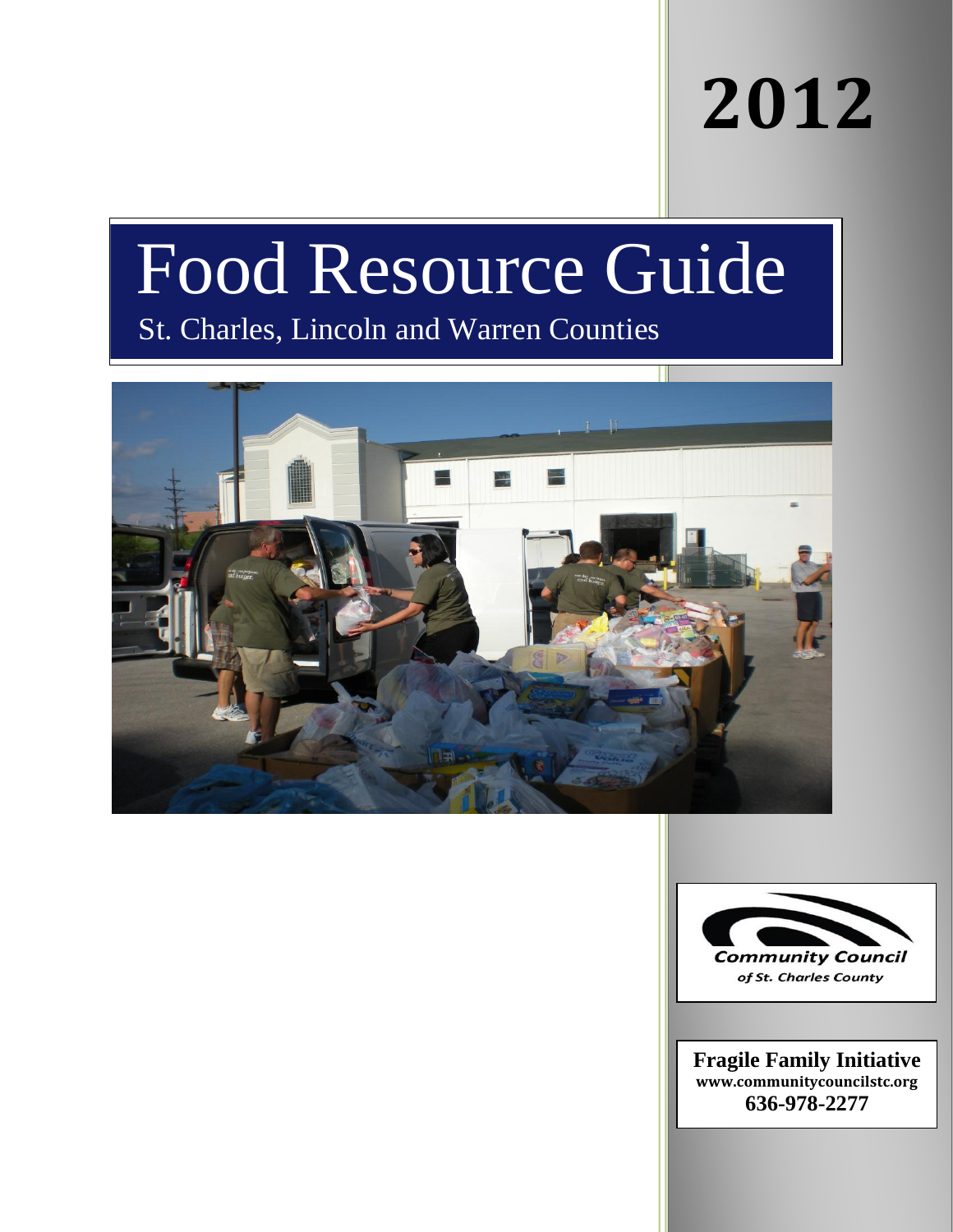### **Acknowledgements**

Thanks to all the food pantries providing updated information for this 2012 food resource guide. A special thanks to Denny & Karen Gladieux from Operation Food Search-St. Charles, and Dan Rubery, from the St. Vincent De Paul Society, St. Charles Deanery for their assistance with updating the information in this guide. Thanks also to United Way of Greater St. Louis, for their generous support of the Hunger Task Force.

### **Additional Resources:**

| Hunger Hotline (Operation Food Search)                                                     | 314-726-5355 |
|--------------------------------------------------------------------------------------------|--------------|
| United Way of Greater St. Louis (Toll Free)                                                | 800-427-4626 |
| Or 211 from a landline phone / www.211 missouri.org                                        |              |
| Hunger Task Force, Community Council of                                                    |              |
| St. Charles County (Dottie Kastigar)                                                       | 636-978-2277 |
| <b>Operation Food Search-St. Charles Distribution Center</b>                               | 636-544-3863 |
| St. Louis Area Food Bank                                                                   | 314-292-6262 |
| Woman, Infant and Children Program (WIC)                                                   | 636-949-7402 |
| Supplemental Assistance to Needy Families (SNAP)<br>On-line application: www.snap-help.com | 636-940-3170 |
| <b>Pet Food Resources</b>                                                                  |              |
| Humane Society of St. Charles                                                              | 636-949-9918 |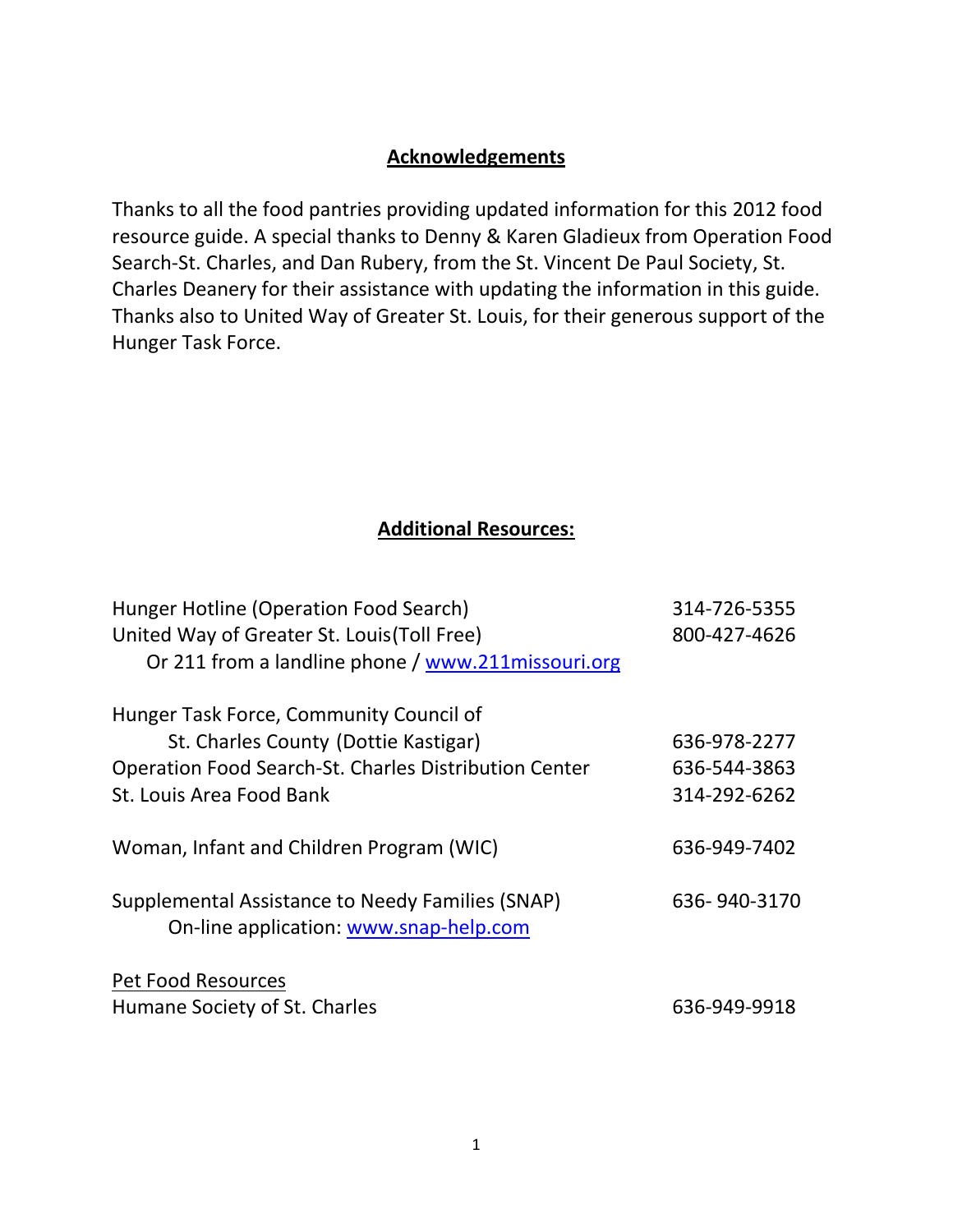| <b>Table of Contents</b> |                                                                    | Page# |
|--------------------------|--------------------------------------------------------------------|-------|
| 63301                    | FAST (Foster-Adoptive Support Team)                                | 3     |
|                          | Loaves & Fishes, Inc.                                              | 3     |
|                          | New Hope Pantry                                                    | 3     |
|                          | OASIS (Outreach Assistance Serving Individuals in St. Charles Co.) | 4     |
|                          | Powell Terrace Baptist Church                                      | 4     |
|                          | St. Peters Parish- St. Vincent De Paul                             | 4     |
|                          | Salvation Army, The                                                | 5     |
| 63303                    | Harvester Christian Food Pantry                                    | 5     |
|                          | St. Elizabeth Ann Seton Parish-Apostolic Works                     | 5     |
| 63304                    | Sts. Joachim & Ann Care Service                                    | 6     |
|                          | St. Joseph-Cottleville, St. Vincent DePaul                         | 6     |
| 63343                    | Lincoln County Cupboard, Inc.                                      | 6     |
|                          | The Armory                                                         | 7     |
| 63347                    | Asbury United Methodist, Foley                                     | 7     |
| 63348                    | Foristell Christian Church Food Pantry                             | 7     |
| 63362                    | <b>Moscow Mills Food Pantry</b>                                    | 8     |
| 63365                    | Immaculate Heart of Mary-St. Vincent DePaul                        | 8     |
| 63366                    | Assumption Church-St. Vincent DePaul                               | 8     |
|                          | <b>Cornerstone United Methodist Church</b>                         | 9     |
|                          | HOPE Ministry Food Pantry of O'Fallon                              | 9     |
|                          | Salvation Army, The                                                | 9     |
|                          | St. Barnabas - St. Vincent DePaul                                  | 10    |
| 63367                    | Chapel of the Lake                                                 | 10    |
| 63368                    | Immaculate Conception-St. Vincent De Paul                          | 10    |
| 63373                    | St. Francis of Assisi-St. Vincent De Paul                          | 11    |
| 63376                    | All Saints Parish-St. Vincent De Paul                              | 11    |
|                          | Calvary Church Food Pantry                                         | 11    |
|                          | FISH of St. Charles County                                         | 12    |
| 63379                    | <b>Bread for Life</b>                                              | 12    |
|                          | Calvary Chapel Food Pantry                                         | 12    |
|                          | Sacred Heart-St. Vincent DePaul                                    | 13    |
| 63383                    | Agape Ministry of Warrenton, Inc.                                  | 13    |
|                          | Holy Rosary-St. Vincent DePaul                                     | 13    |
| 63385                    | Caring and Sharing                                                 | 14    |
|                          | Hope Ministry/L.I.N.K. Community Center                            | 14    |
|                          | St. Patrick's- St. Vincent De Paul                                 | 14    |
| 63389                    | New Life Food Pantry/Calvary Chapel                                | 15    |
| 63390                    | Wright City Food Pantry                                            | 15    |
|                          | <b>Baptist Ministries Food Pantry</b>                              | 15    |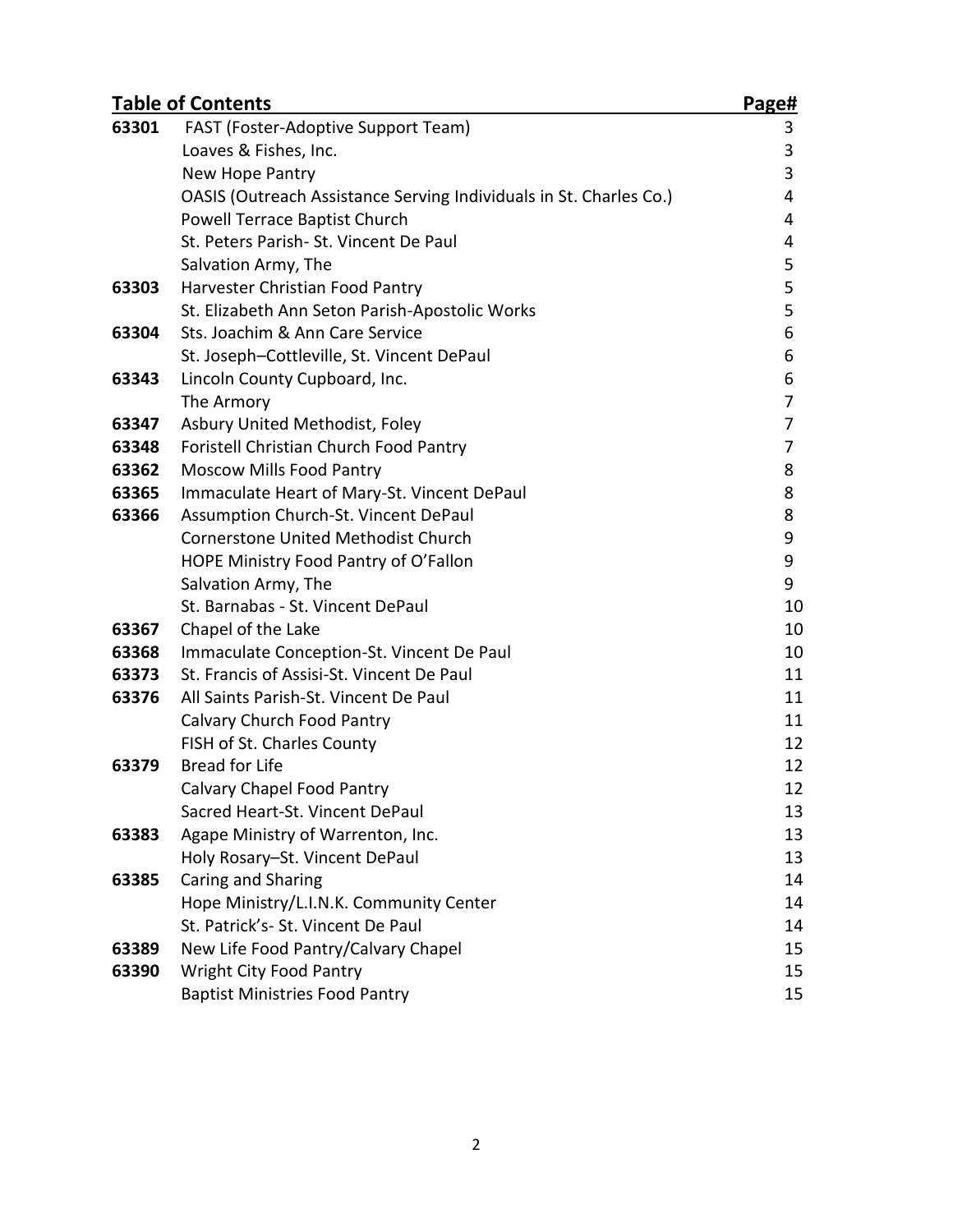### **63301 FAST (Foster-Adoptive Support Team) 636-947-7519** 1806 Boonslick, Unit B St. Charles, MO 63301 [www.fosteradoptscc.org](http://www.fosteradoptscc.org/)

**Director:** Vicki Houska

**Hours:** 12:30 noon to 2:00pm every Saturday

**Referral Method:** Restricted to foster & foster/adoptive parents wanting food supplements; MO Dept. of Social Services Children's Division.

**Area Served:** St. Charles County foster & foster/adoptive children

**Eligibility:** Families of foster & foster/adoptive children.

**Documents:** Membership form (on website) and code of conduct. Name and phone number of caseworker.

### **63301 Loaves and Fishes, Inc. 314-291-3857** 520 North Benton

St. Charles, MO 63301 [www.loavesandfishes-stl.org](http://www.loavesandfishes-stl.org/)

**Director:** Deborah Push

**Hours:** Wednesday, 6:00pm-8:30pm. 6:00pm for sign in for hot meal, 7:00pm - nondenominational service, food assistance to follow.

**Referral Method:** Accepts self-referrals. Complete application form at pantry. **Area Served:** St. Charles County, St. Louis City/County **Eligibility:** Income restrictions – 150% of poverty level **Documents:** Picture ID, Proof of Income

**63301 New Hope Pantry 636-947-0755** 3317 Hwy 94 North St. Charles, MO 63301 [www.newhopeoutreach.net](http://www.newhopeoutreach.net/)

**Director:** Mike Groeper

**Hours: Food Pantry:** 10:00am-3:30pm Tuesday, Wednesday, Thursday **Thrift Shop:** 3323 Highway 94 North; Tues-Thurs. 11:00am -3:00pm

**Referral Method:** Call for information. **Area Served:** Call for information. **Eligibility:** Call for information. **Documents:** Call for information.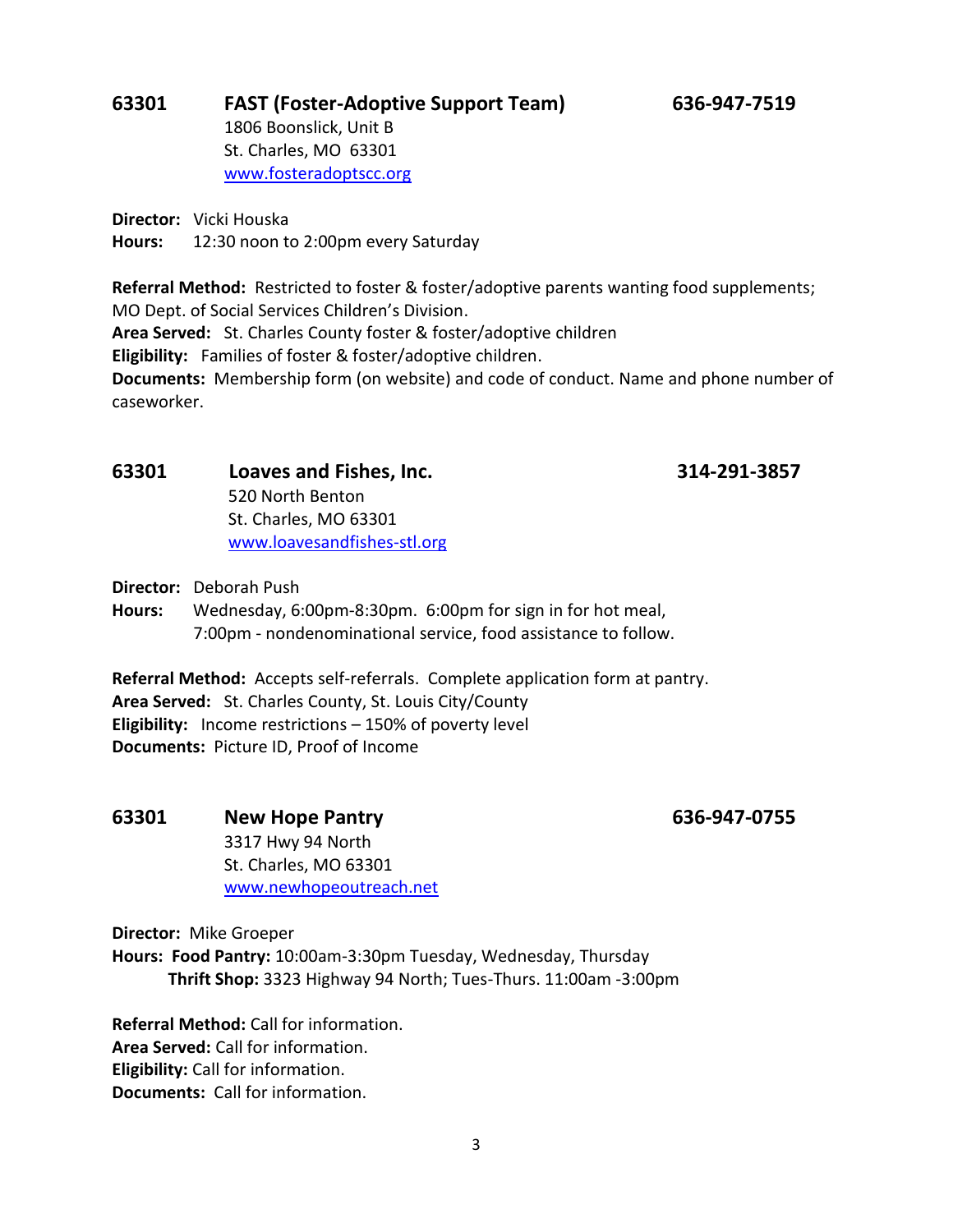### **63301 Outreach Assistance Serving 636-723-0037 Individuals in St. Charles County (OASIS)** 1814 Boonslick St. Charles, MO 63301 [www.oasisfoodpantry.com](http://www.oasisfoodpantry.com/)

**Director:** Terry Rodewald

**Hours: Food Pantry:** Tues/Thurs. 7:00pm-8:30pm, Thurs/Sat. 10:00am-11:30am **Thrift shop:** Tues. - Sat. 9:00am - 5:00pm

**Referral Method:** Referral required after first visit from any social service agency such as Salvation Army, NECAC, Division of Family Services or any churches

**How often can a person receive food?** Once a month.

**Area Served:** St. Charles County

**Eligibility:** Call for information. Referral required from social service agency or church.

**Documents:** Signed referral letter listing household members & ages, proof of residency, recent utility bill.

**Services:** Provides monthly food and hygiene items to needy residents. Also offer USDA food to those who we qualify.

### **63301 Powell Terrace Food Pantry 636-724-0032** 704 Boone Ave.

St. Charles, MO 63301

**Director:** Hollis Moss **Hours:** Mon, Wed, and Fri. 8:30am-11:30am

**Referral Method:** Accepts self referrals by walking into pantry **Area Served:** St. Charles, St. Charles County **Eligibility:** Call for information **Documents:** Proof of address, # in family

**63301 St. Peters Parish 636-946-6641 ex. 169 St. Vincent De Paul Society** 324 South Third Street St. Charles, MO 63301

**Director:** Louise Crowe **Hours:** Monday-Friday. Call for an appointment for emergency food assistance.

**Referral Method:** Accepts self referrals by telephone. **Area Served:** Zip code 63301 **Eligibility:** Call for information. **Documents:** Call for information.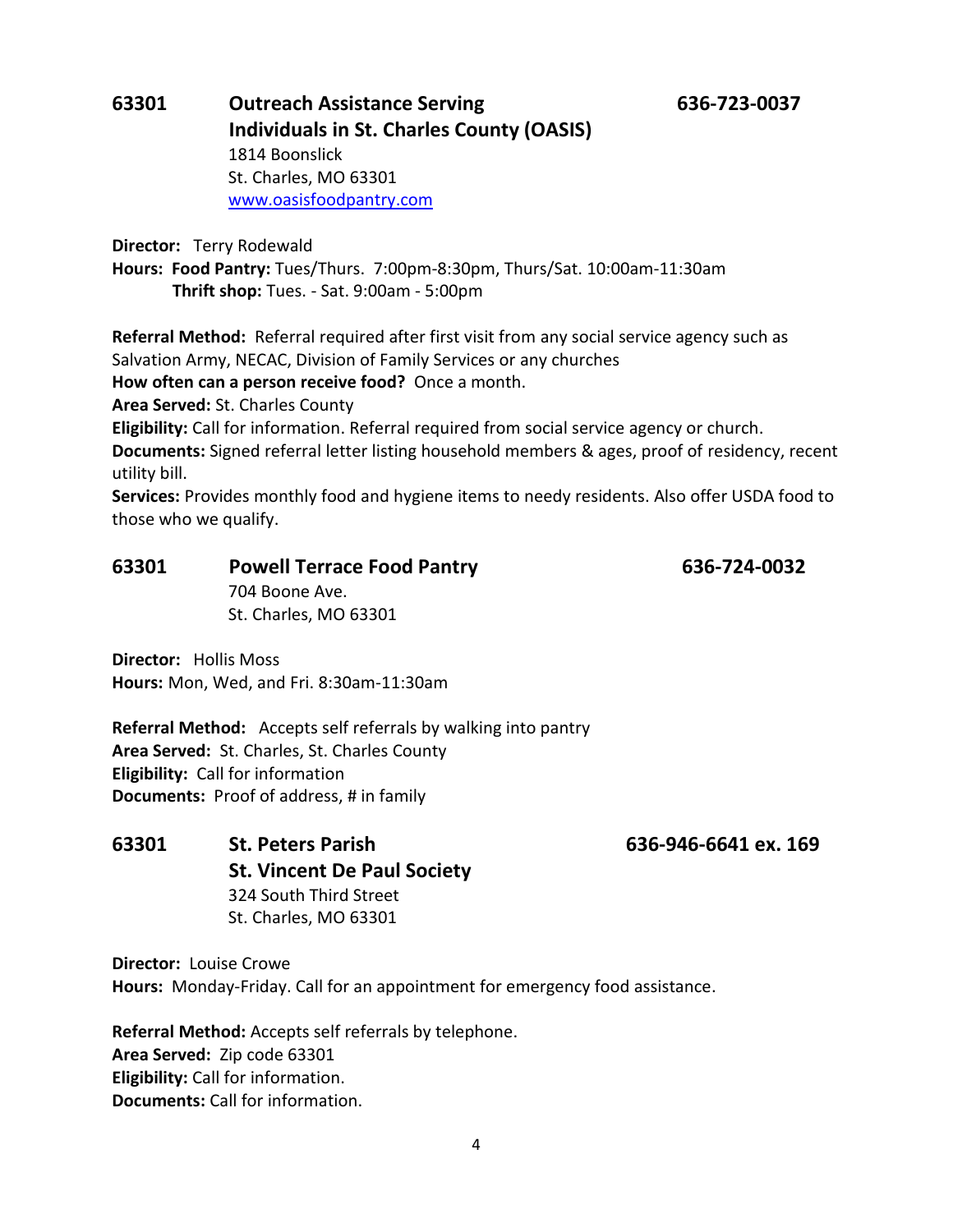### **63301 The Salvation Army St. Charles 636-946-7966 Emergency Social Services Program** 2140 North 4<sup>th</sup> Street St. Charles, MO 63301

**Director:** Mary Young **Hours:** Monday-Friday, 8:30am-4:00pm

**Referral Method:** Call agency for appointment. Emergency walk-ins are accepted. **Area Served:** East side of Hwy 79 in St. Charles County **Eligibility:** Call for an appointment. **Documents:** Standard documentation includes a driver's license, proof of income and social security card for every member of the household.

**63303 Harvester Christian Food Pantry 636-928-7651**

2950 Kings Crossing St. Charles, MO 63303 [www.harvestercc.org](http://www.harvestercc.org/)

**Director:** Sherry Bollinger **Hours:** Tuesdays, 9:00am-10:30am

**Referral Method:** Accepts self, agency, and self referrals. **How often can a person receive food?** Once a week; two year limit. **Area Served:** St. Charles County **Eligibility:** needs food assistance. **Documents:** Driver's license and application form.

**63303 St. Elizabeth Ann Seton Parish 636-946-6717 Apostolic Works**  2 Seton Ct. St. Charles, MO 63303

**Hours:** By appointment. Call for assistance.

**Referral Method:** Accepts self referrals by telephone. **Area Served:** Parish boundaries. Call for information. **Eligibility:** Call for information. **Documents:** Call for information.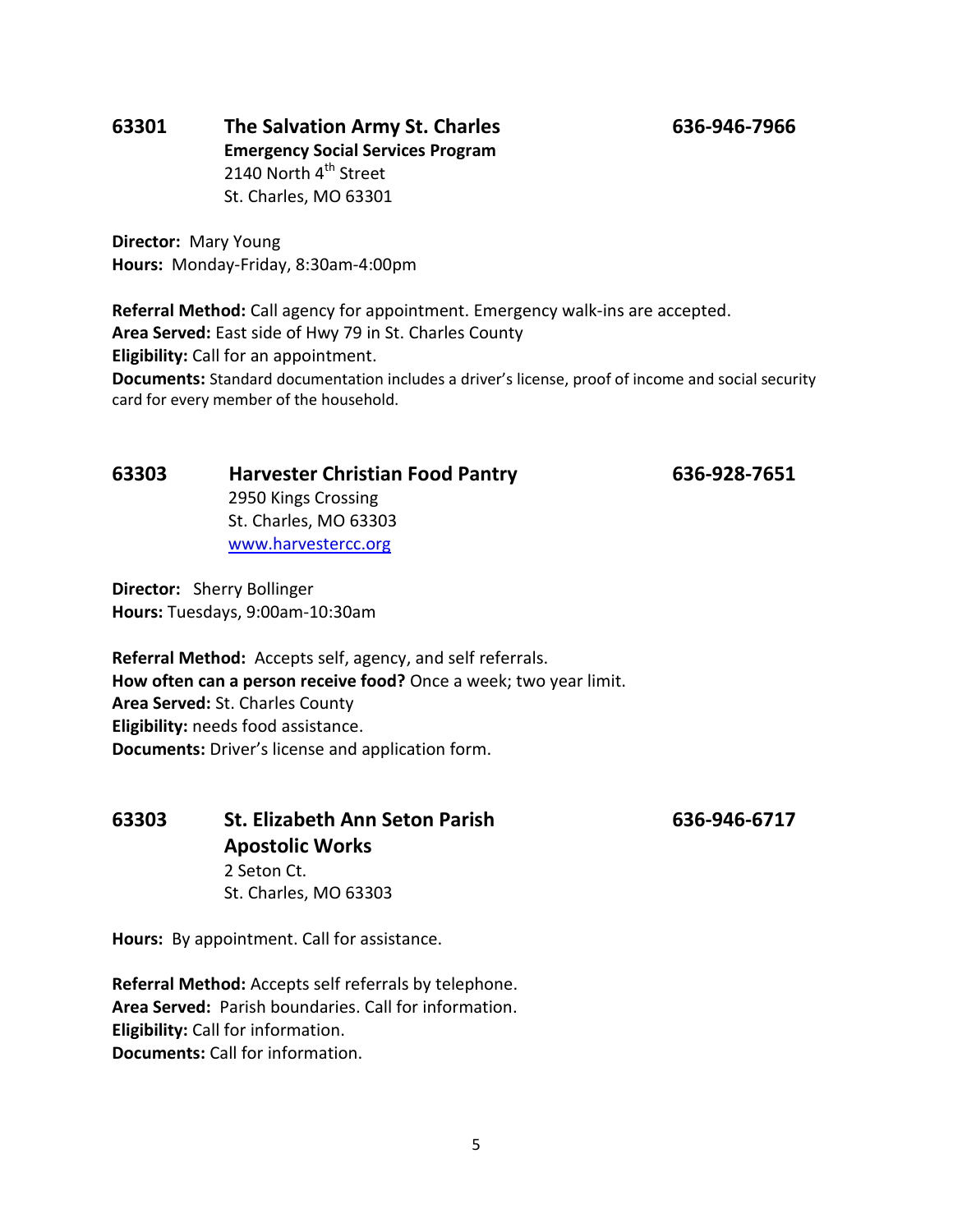## **63304 Sts. Joachim & Ann Care Service 636-441-1302**

4116 McClay Road St. Charles, MO 63304 www.jacares.org

**Director:** Miriam Mahan **Food Pantry Director:** Jan Hooker **Hours:** Mon-Thurs. 10:00am-2:00pm; Pantry: weekly, Thurs. 6:30pm-8:00pm

**Referral Method:** Referrals are made by St. Vincent DePaul Societies, area churches, service organizations and crisis intervention agencies in St. Charles, Lincoln, and Warren Counties. **How often can a person receive food?** Once a week.

**Area Served:** St. Charles, Lincoln, and Warren County

**Eligibility:** Call for information

**Documents:** Picture ID, Social Security Card, Proof of Income, Bills, License or State ID for all members of the family.

### **63304 St. Joseph–Cottleville 314-286-5137 St. Vincent DePaul Society** 1355 Motherhead Rd. St. Charles, MO 63304 [www.stjoecot.org/charitable-works/st-vincent-depaul-society](http://www.stjoecot.org/charitable-works/st-vincent-depaul-society)

**Hours:** By appointment. Call for assistance.

**Referral Method:** Call for information. **Area Served:** Parish boundaries. **Eligibility:** Call for information **Documents:** Call for information **Services:** Emergency food assistance.

### **63343 Lincoln County Cupboard, Inc. 573-898-3380**

456 North Main St. Rear Elsberry, MO 63343

**Manager:** Harriet Serles **Hours:** Every Thursday, 10:00am-12:30pm

**Referral Method:** Call for information **Area Served:** Lincoln County **Eligibility:** Call for information **Documents:** None-recipient completes application verifying income eligibility and/or public assistance. **Services:** Food assistance one time per month.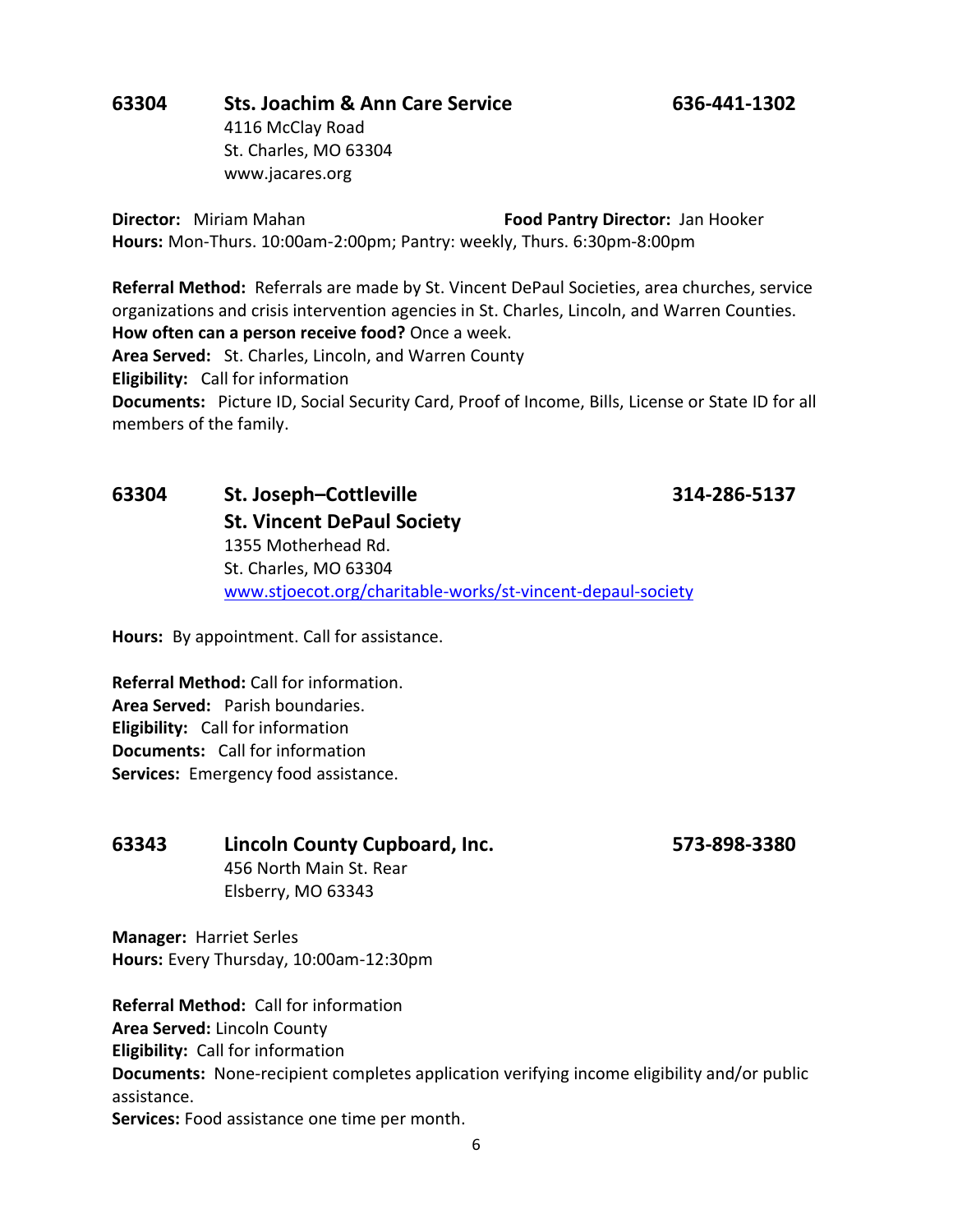### **63343 The Armory 573-898-5510**

105 S.  $3^{rd}$ Elsberry, MO 63343

**Manager**: Keith Palmer **Hours:** Monday 5:30-6:30pm

**Referral Method:** Call for information **Area Served:** Elsberry **Eligibility:** Call for information **Documents:** Proof of address, # in family

**63347 Asbury United Methodist, Foley 636-668-8855** 2704 South Hwy W Foley, MO 63347

**Hours:** Mon. - Thurs., 8:00am-12:00 noon

**Referral Method:** Walk-in or call for information. **Area Served:** Lincoln County **Eligibility:** Call for information **Documents:** None

**63348 Foristell Christian Church Food Pantry 636-579-9864 (Our Shepherd's Pantry)** 1051 S. Service Road West Foristell, MO 63348 Email: [ourshepherdspantryandcloset@yahoo.com](mailto:ourshepherdspantryandcloset@yahoo.com)

**Coordinator:** Barb Mauer **Hours:** Tues. 9:30am-11:30am, Thurs. 5:00pm-7:00pm, Sun. approx. 12 noon-1:00pm**.**

**Referral Method:** Walk-in or call for information. **Area Served:** Foristell & vicinity **Eligibility:** Referral required after first time assistance. Will need to complete application provided by pantry. **Documents:** State ID or driver's license, address verification.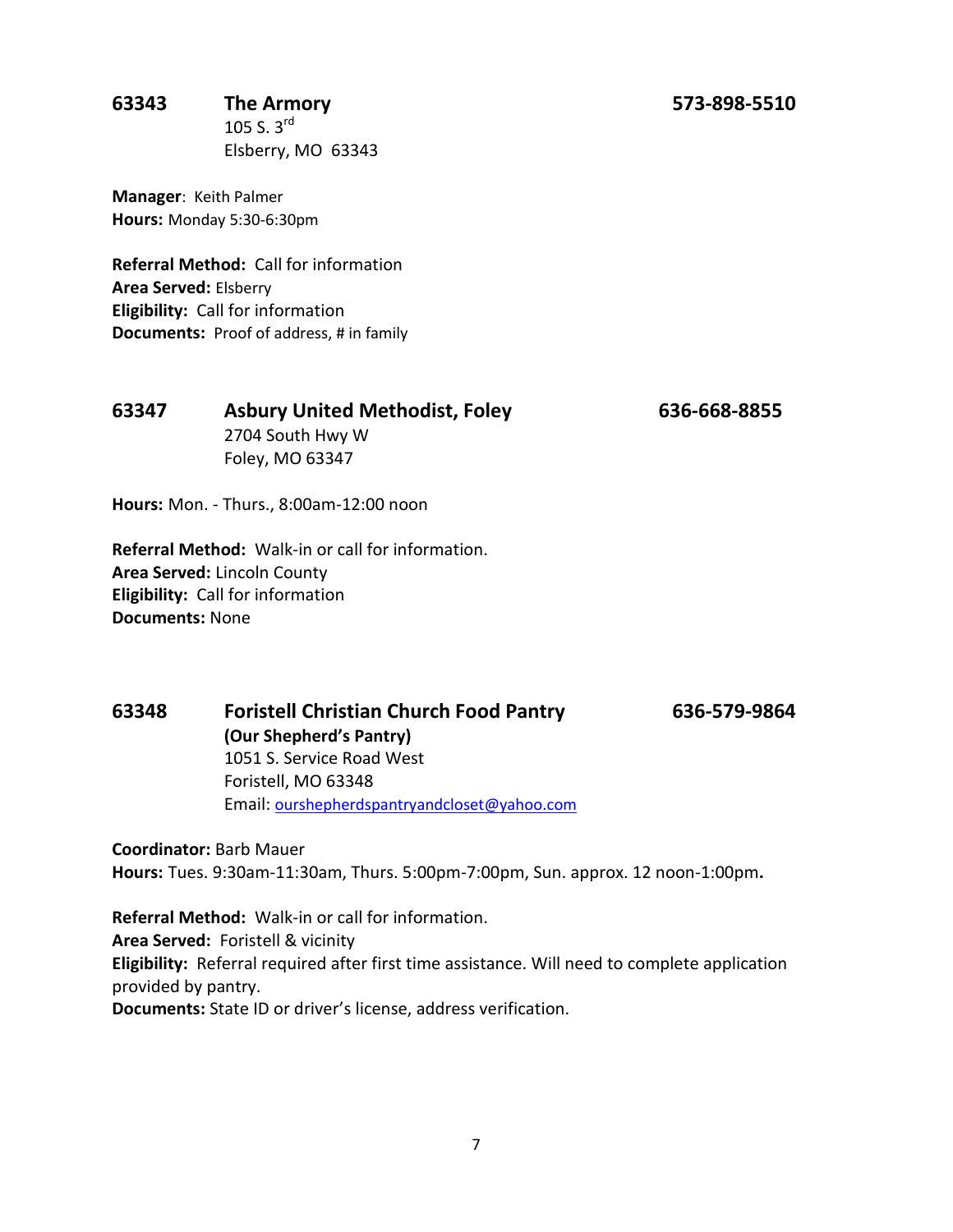### **63362 Moscow Mills Food Pantry 636-356-4266**

703 Main Street Moscow Mills, MO 63362 (White building behind church)

**Director:** Stacy Bergesch & Peggy Farris **Hours:** Thurs. 10:00am -1:00pm (closed on 5<sup>th</sup> Thursday of a month)

**Referral Method:** Walk-in or call for information. **How often can a person receive food?** Once per month **Area Served:** Lincoln County. **Eligibility:** Call for information. **Documents:** Driver's license or photo ID.

### **63365 Immaculate Heart of Mary 636-398-5270 St. Vincent DePaul Society** 26 West Highway D (PO Box 100)

New Melle, MO 63365

**Director:** Ralph Biddy **Hours:** Every 1<sup>st</sup> and 3<sup>rd</sup> Saturday of the month, 9:00am-10:30am

**Referral Method:** Accepts self referrals by telephone. **How often can a person receive food?** Twice per month **Area Served:** Call for information. **Eligibility:** Call for information. **Documents:** Driver's License

**63366 Assumption Church 636-272-4758 St. Vincent DePaul Society**  200 Lincoln St. O'Fallon, MO 63366

**Director:** Al & Pat Trochtrop **Hours:** By appointment. Call for assistance.

**Referral Method:** Accepts self-referrals by telephone. **How often can a person receive food?** As needed. **Area Served:** Parish boundaries**.** Call for information. **Eligibility:** Call for information. **Documents:** Social Security number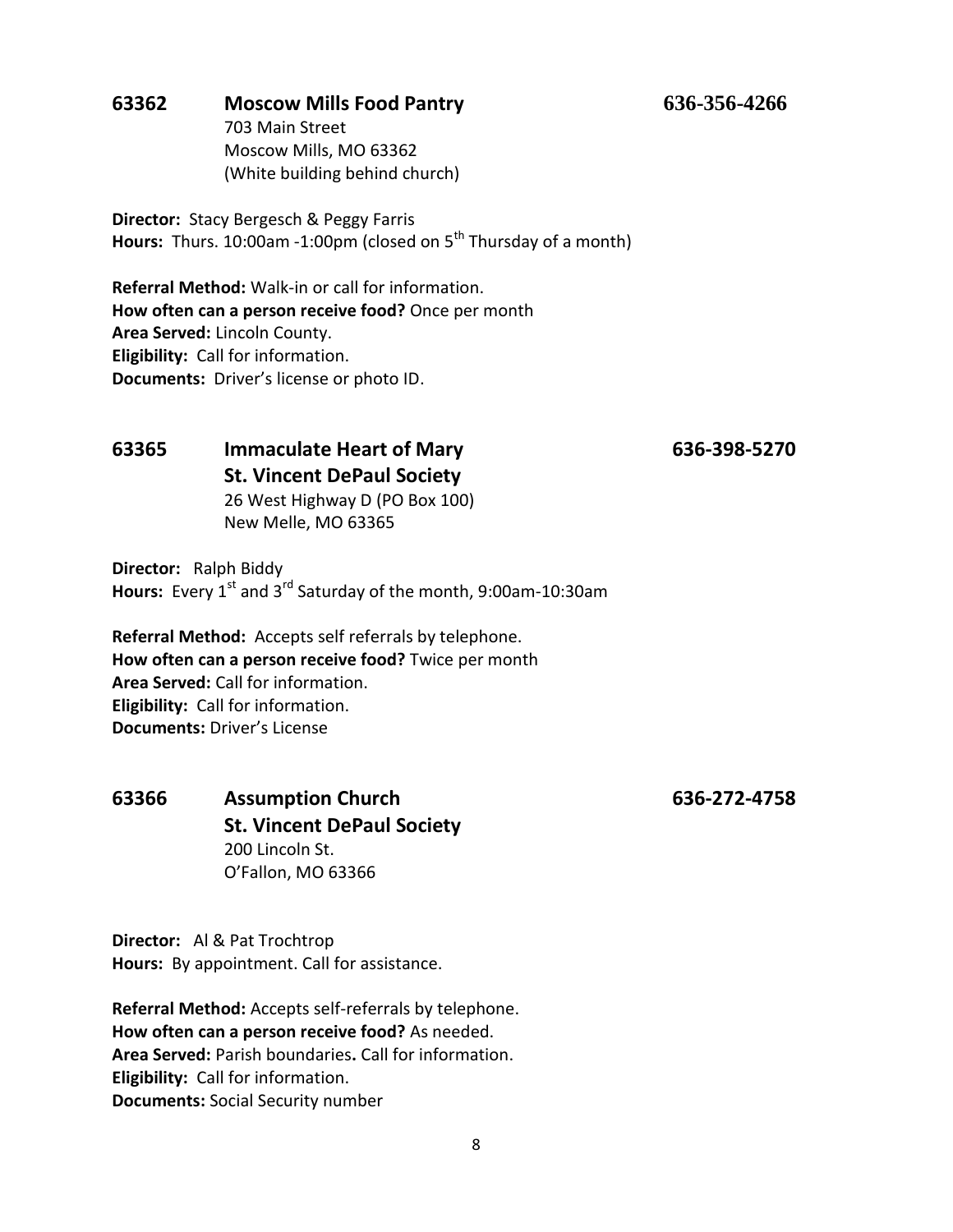### **63366 Cornerstone United Methodist Church 636-379-5334**

1151 Tom Ginnever Ave. O'Fallon, MO 63366

**Director:** Mabel Dighton **Hours:** Wednesday, 10:00am-11:45am

**Referral Method:** Accepts self referrals by walking into pantry. **How often can a person receive food?** Every Wednesday. **Area Served:** St. Charles County **Eligibility:** Must be St. Charles County resident **Documents:** None required

| 63366 | <b>HOPE Ministries Food Pantry of O'Fallon</b> | 636-272-3080 |
|-------|------------------------------------------------|--------------|
|       | 206 Elm Street                                 |              |
|       | O'Fallon, MO 63366                             |              |

**Director:** Tim Harmon **Hours:** Wednesday, 8:00am-10:00am. Informational call accepted daily.

**Referral Method:** Application process. Call intake to leave a message. **Area Served:** St. Charles, Lincoln, and Warren Counties. **Eligibility:** Call for information. **Documents**: Social security card for every member of the household, Proof of income, current bills

| 63366 | The Salvation Army O'Fallon Corps        | 636-240-4969 |
|-------|------------------------------------------|--------------|
|       | <b>Emergency Social Services Program</b> |              |
|       | 1 William Booth Drive                    |              |
|       | St. Charles, MO 63366                    |              |

**Hours:** Mon., Tues., Thurs., and Friday 10:00 am -12:00 noon

**Referral Method:** Walk in or call for appointment. **Area Served:** St. Charles County **Eligibility:** St. Charles County resident **Documents:** Standard documentation includes a driver's license, proof of income and social security card for every member of the household.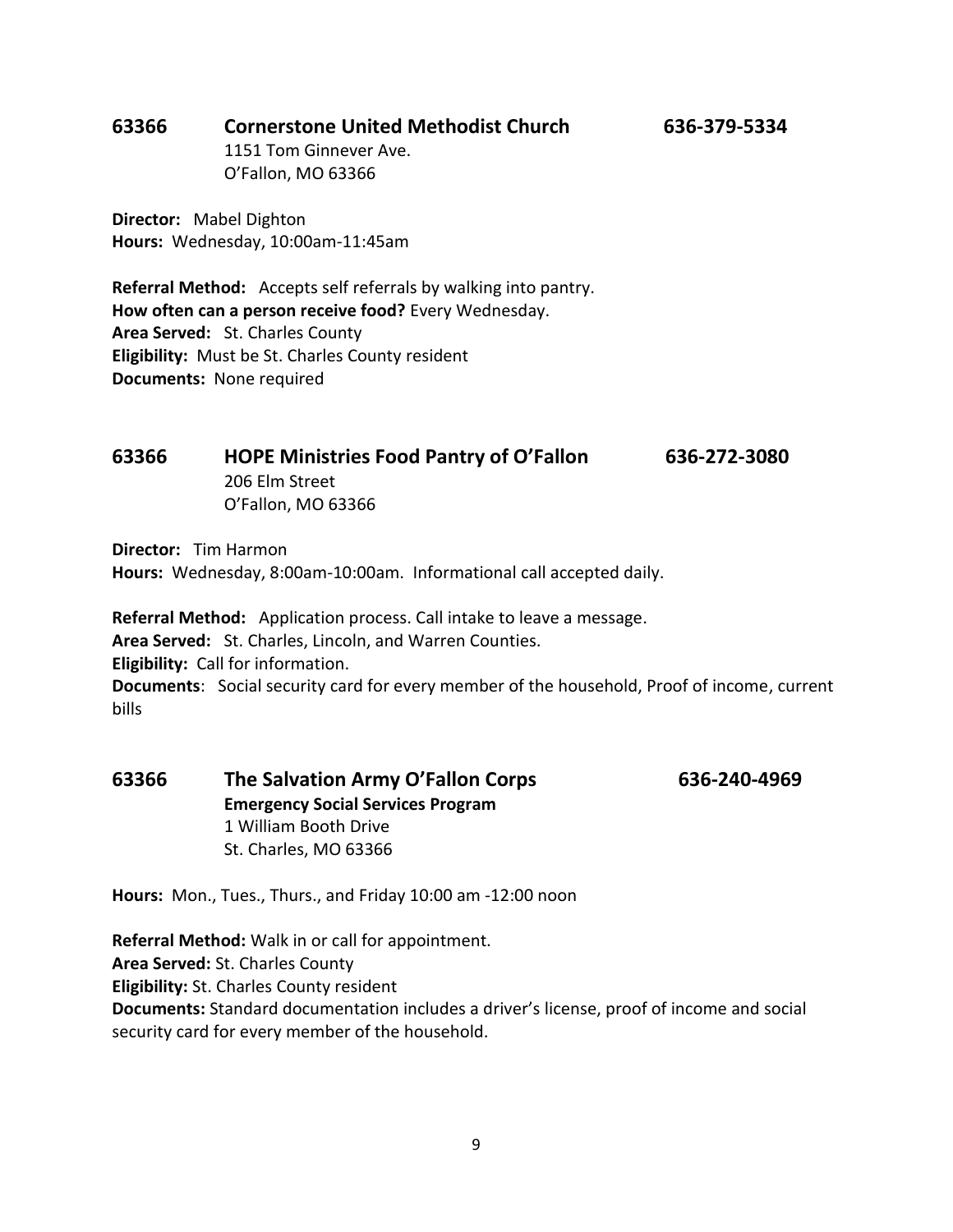### **63366 St. Barnabas - St. Vincent DePaul 636-240-4556** 1400 North Main Street

O'Fallon, MO 63366

**Hours:** By appointment. Call for assistance.

**Referral Method:** Accepts self referrals, call for appointment. **Area Served:** Must live within parish boundaries. Call for information. **Eligibility:** Must live within parish boundaries. **Documents**: None required.

### **63367 Chapel of the Lake 636-561-1757** 11000 Veterans Memorial Parkway Lake St. Louis, MO 63367 [http://www.chapelofthelake.org](http://www.chapelofthelake.org/)

**Director**: Tom Howard

**Hours:** 2<sup>nd</sup> Saturday of the month 8:30 am -10:30 am

3<sup>rd</sup> Saturday of the month 9:00 am - 12:00 noon

**Referral Method:** Accepts self or agency referrals **How often can a person receive food?** Monthly **Area Served**: Western St. Charles County: O'Fallon, Lake St. Louis, & Wentzville **Eligibility:** Must qualify. Call for information. Written application required. **Documents**: Photo ID.

### **63368 Immaculate Conception 636-561-6611 ex 550 St. Vincent De Paul Food Pantry** 2083 Hanley Road Dardenne Prairie, MO 63368

**Director**: Julie Fernandez

**Hours:** By appointment. Call for emergency food assistance.

**Referral Method:** Accepts self referrals. Call for information. **Area Served:** Parish boundaries: West of Hwy K, north of Dardenne Creek, South of Mexico, and east of Lake in Lake St. Louis. **Eligibility:** Call for information. **Documents**: None.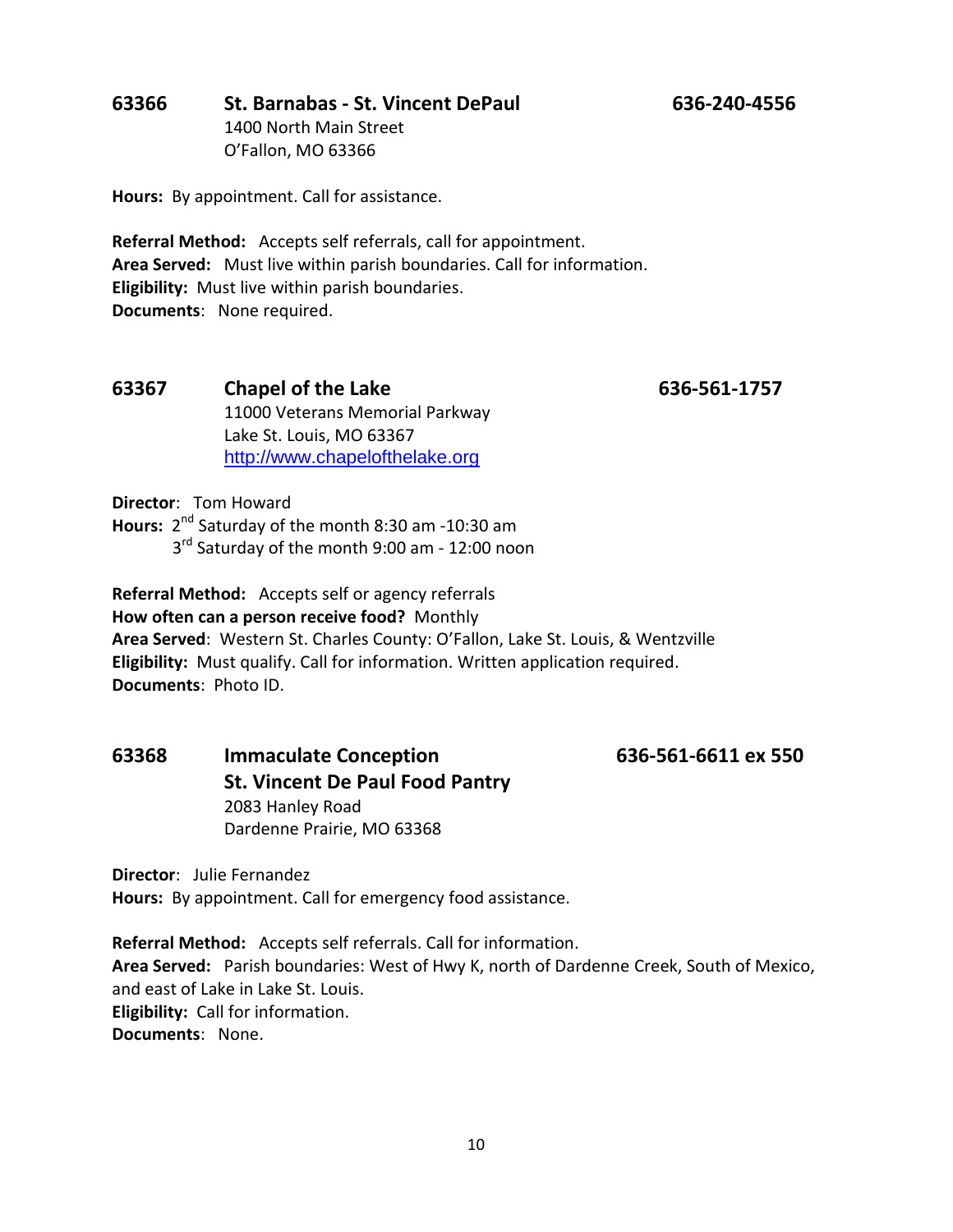### **63373 St. Francis of Assisi- 636-899-0906 St. Vincent De Paul Society**  1355 Farnham Portage de Sioux, MO 63373

**Director:** Joe and Arlene Kemna **Hours:** Monday- Friday, 9:00am-5:00pm.

**Referral Method:** Accepts self referrals by calling and setting up an appointment. **Area Served:** Must live within parish boundaries. Call for information. **Eligibility:** Call for information. **Documents**: Proof of address.

### **63376 All Saints Parish 636-397-1440 St. Vincent De Paul Society**  7 McMenamy Road St. Peters, MO 63376

**Hours:** By appointment. Call for emergency food assistance.

**Referral Method:** Accepts self referrals by calling and setting up an appointment. **Area Served:** Must live within parish boundaries. Call for information. **Eligibility:** Call for information. **Documents**: Proof of address.

### **63376 Calvary Church Food Pantry 636-939-4343**

**Hours:** Monday-Friday, 9:00am-4:00pm

3998 Mid Rivers Mall Drive **ex. 1110** St. Peters, MO 63376

**Director:** Bob Haven **Assistant Director:** Heidi Wilkosz

**Referral Method:** Accepts self referrals and walk-ins. **How often can a person receive food?** Weekly, non-perishables only as available. **Area Served:** St. Charles County **Eligibility:** Call for information. **Documents**: None.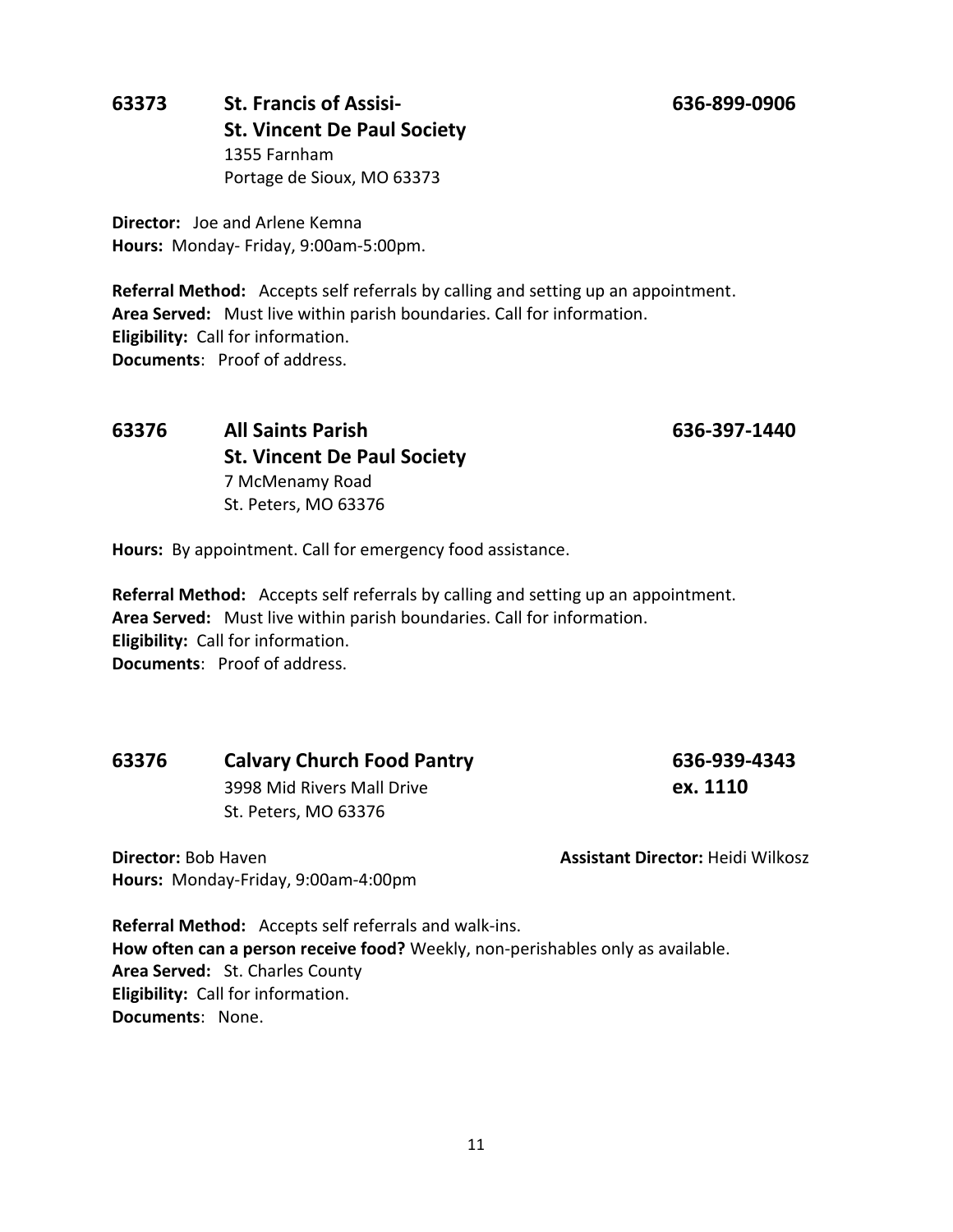### **63376 FISH of St. Charles County 636-447-5482**

1150 Cave Springs Estate Drive St. Peters, MO 63376

**Director:** Mike Ricketts **Food Pantry Director:** Sue Semmel **Hours:** Monday, Wednesday, & Friday, 9:00am-11:45am.

**Referral Method:** Referral required from church, DFS, Salvation Army, or other non-profit agency designated by pantry. **Area Served:** St. Charles City/County **Eligibility:** Referral only. **Documents**: Social security card, driver's license, referral form.

### **63379 Bread of Life 636-528-3646**

820 Cap-Au-Gris Troy, MO 63379

**Director:** Jim and Harriet Zuroweste **Hours:** Wed. 10:00am – 1:00pm, except for last Wed. of every month 4p-6:30pm

**Referral Method:** Self or agency accepted. **How often can a person receive food?** Once a month. **Area Served:** Lincoln County. **Eligibility:** Poverty guidelines followed. **Documents**: Picture ID.

### **63379 Calvary Chapel Food Pantry 636-528-5223** 28 Snyder Road Troy, MO 63379

**Director:** Mike Dollar **Hours: Pantry only:** Thursdays, 10:00am-1:00pm.

**Referral Method:** Call for information. **How often can a person receive food?** Weekly. **Area Served:** Call for information. **Eligibility:** Call for information. **Documents**: Driver's license.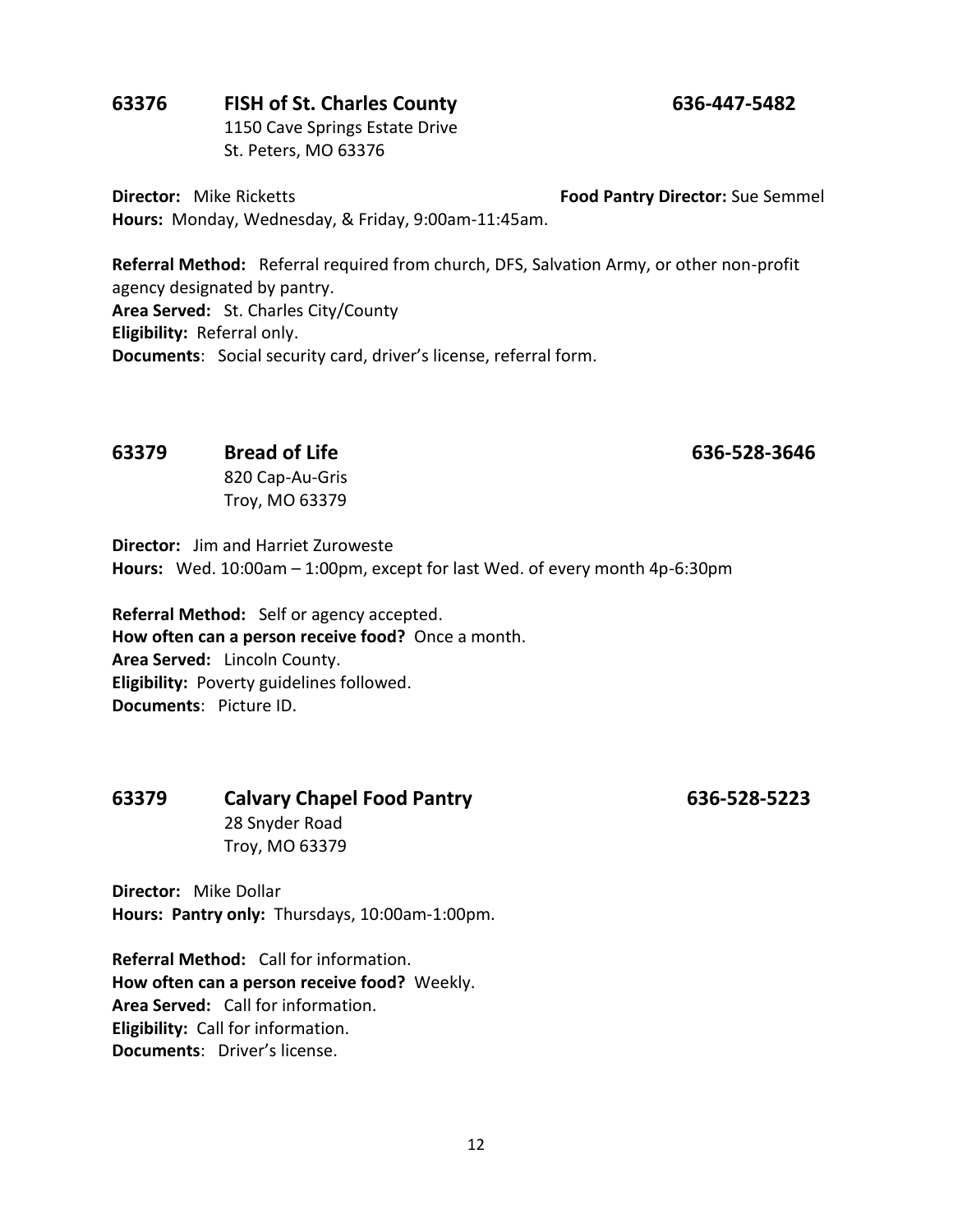### **63379 Sacred Heart-St. Vincent DePaul 636-528-8219**

100 Thompson Drive Troy, MO 63379

**Food Pantry Coordinator:** Kathy Tiesing **Hours:** Saturday, 8:30am-10:00am.

**Referral Method:** Accepts self-referrals. **How often can a person receive food?** Once a month **Area Served:** Lincoln County and beyond **Eligibility:** Call for information. **Documents**: None required.

### **63383 Agape Ministry of Warren County, Inc. 636-456-4645 Warrenton food pantry** 713 Powell Street

Warrenton, MO 63383

**Director:** Kathleen Purcell **Pantry Director:** Betty Young **Hours: Pantry only:** Monday-Friday, 10:00am-2:00pm; Office (for assistance): Mon.-Fri. 10:00am-2:00pm. **Thrift shop:** 1039 Amory Rd., Warrenton, M-Th-F-S 10:00am-3:00pm, Tues. 10:00am-6:00pm, Wed. 10:00am-4:00pm

**Referral Method:** Appointments preferred. Accepts self-referrals; telephone, writing, or walking into site during business hours.

**Area Served:** Warren County (residents of Wright City R-2 school district use Wright City pantry) **Eligibility:** Call for information.

**Documents**: Pantry application.

### **63383 Holy Rosary–St. Vincent DePaul 636-456-3698** 724 E. Boonslick Rd. Warrenton, MO 63383

**Director:** Connie Krucky **Hours:** Tuesday and Thursday 9:00am-11:00am.

**Referral Method:** Accepts self-referrals. **How often can a person receive food?** Varies-several times a year **Area Served:** Warren County **Eligibility:** Call for information- low income/emergency food needs **Documents**: Interview & proof of income.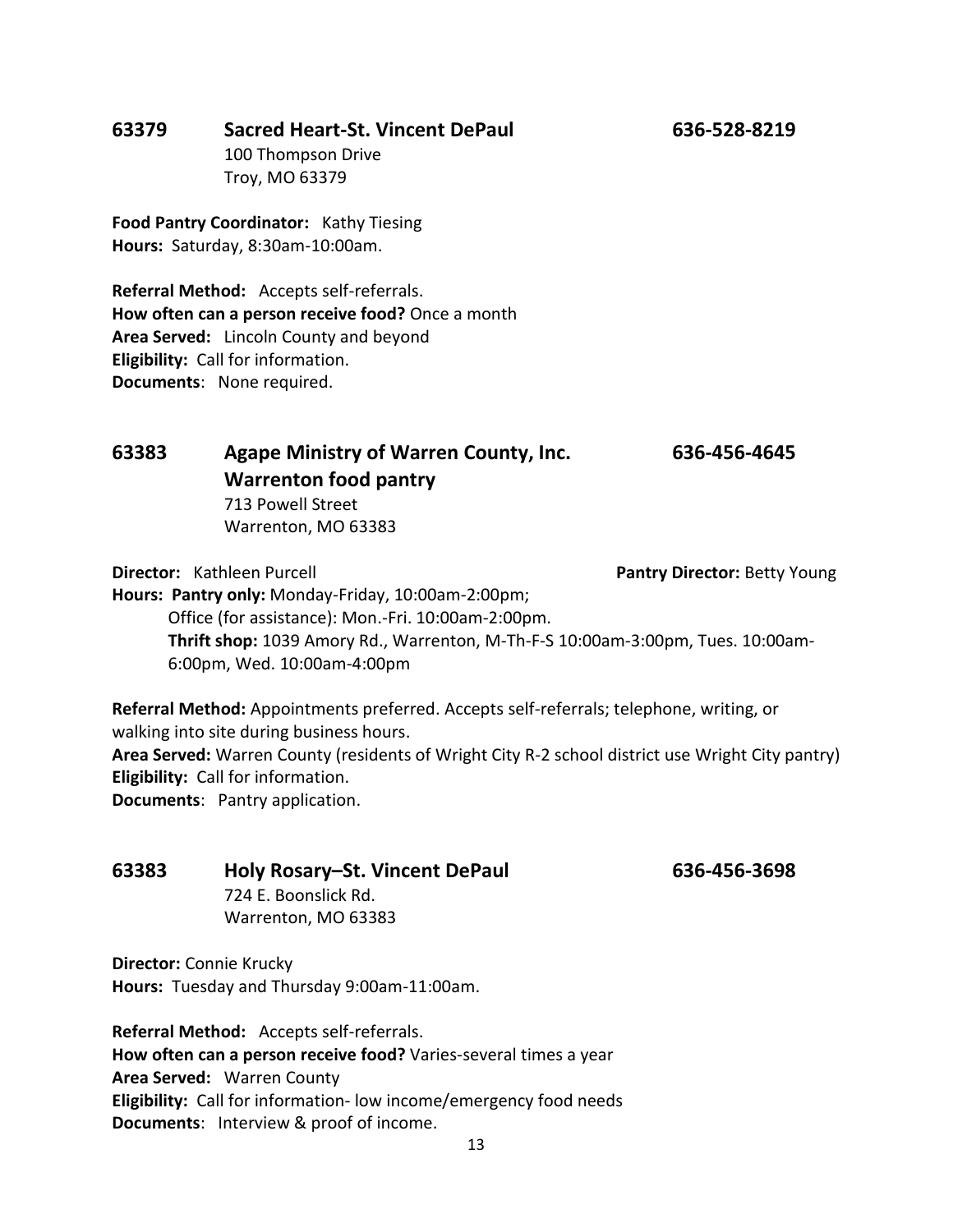### **63385 Caring and Sharing 314-570-6691**

357 Shockdrake Court **314-887-5383 Emergency number** 

Wentzville, MO 63385

**Director:** Janie Bickham **Hours:** On call for emergency food assistance

**Referral Method:** Call for assistance. Referrals from churches, schools, or other organizations accepted. **Area Served:** Call for information. **Eligibility:** One time only food distribution to clients. **Documents**: No documentation required.

### **63385 Hope Ministry 636-332-5127 ex. #3 L.I.N.K. Community Center** #9 Love Park Wentzville, MO 63385

**Director:** Kathy Thompson **Hours:** Wed. 4 pm-6pm; Fri. 10:00 am -12:00 noon

**Referral Method:** Call for information. **Area Served:** Call for information. **Eligibility:** Walk in for service. **Documents**: Picture ID, Social Security card.

### **63385 St. Patrick's 636-327-8787 St. Vincent De Paul Food Pantry** 230 4th Street (location on church grounds) (405 Church St. for mail) Wentzville, MO 63385

**Director:** John & Lu Gierer **Hours:** Mon. &Thurs. 9:00am-12 noon; Tues.-Wed. 6:30pm-7:30pm

**Referral Method:** Call for information or walk in for service. **How often can a person receive food?** Once a month. **Area Served:** Persons living in the boundaries of St. Patrick, St. Theodore and St. Joseph Parishes; Wentzville and Lake St. Louis. **Eligibility:** Call for information; based on income. **Documents**: Social Security card, driver's license, address verification.